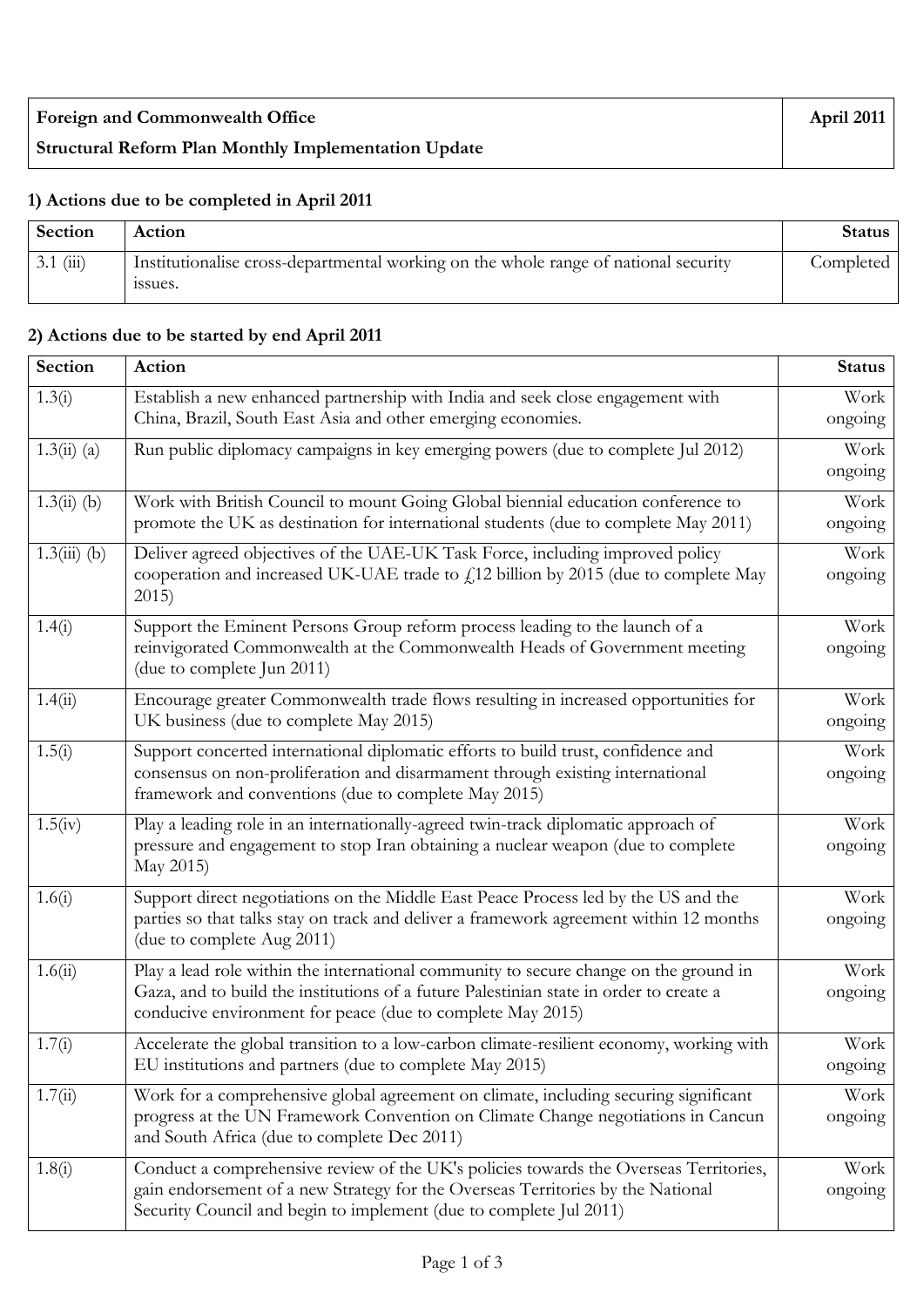| 1.9(i)         | Work with UN partners to achieve significant progress towards an intermediate model<br>for UN Security Council reform (due to complete Jul 2011)                                                                                     |                 |
|----------------|--------------------------------------------------------------------------------------------------------------------------------------------------------------------------------------------------------------------------------------|-----------------|
| 1.9(ii)        | Contribute to the early expansion of the UN Security Council (due to complete Dec<br>2012)                                                                                                                                           | Work<br>ongoing |
| 2.1(i)         | Work for a political process to be underway by the time of the first International<br>Security Assistance Force (ISAF) troop withdrawals, planned for July 2011 (due to<br>complete Jul 2011)                                        | Work<br>ongoing |
| 2.1(iii)       | Work with international partners to align efforts on Afghanistan, including (a) the<br>United States, (b) NATO, (c) UN (d) regional countries such as Pakistan, India and<br>Saudi Arabia, and (e) the EU (due to complete May 2015) |                 |
| 2.3(i) c)      | Set up and implement a programme of regular VIP inward and outward visits to<br>Pakistan (due to complete May 2015)                                                                                                                  | Work<br>ongoing |
| 3.3            | Implement the international aspects of the SDSR (due to complete May 2015)                                                                                                                                                           | Work<br>ongoing |
| 4.1            | Support further enlargement of the EU (due to complete May 2015)                                                                                                                                                                     | Work<br>ongoing |
| 4.3(i)         | Seek tough and effective EU engagement on Iran (due to complete May 2015)                                                                                                                                                            | Work<br>ongoing |
| 4.3(ii)        | Work to promote stability in the Western Balkans (due to complete May 2015)                                                                                                                                                          | Work<br>ongoing |
| $4.4(i)$ (a)   | Implement the EU Energy Third Package effectively (due to complete May 2015)                                                                                                                                                         | Work<br>ongoing |
| $4.4(i)$ (d)   | Promote a greater development component in the G20 agenda (due to complete Jun<br>2011)                                                                                                                                              | Work<br>ongoing |
| $4.4(i)$ (e)   | Encourage a strong EU position in the UN Framework Convention on Climate Change<br>negotiations in Cancun and South Africa (due to complete Dec 2011)                                                                                | Work<br>ongoing |
| 4.4(ii)        | Work with the Treasury to ensure that the next EU Financial Perspectives reflect<br>Britain's views and take account of economic circumstances (due to complete Dec<br>2012)                                                         | Work<br>ongoing |
| 4.4(iv)        | Ensure that the British perspective is reflected in EU institutions by increasing the<br>number of British citizens entering EU institutions (due to complete Jun 2012)                                                              | Work<br>ongoing |
| 5.1(i)         | Work with other government departments to agree a joint approach to enhance British<br>"soft power" that uses all our national instruments, including a world-class programme<br>of aid (due to complete May 2011)                   | Work<br>ongoing |
| $5.1(iii)$ (b) | Set out an Arab Human Development agenda shaping UK and international policy<br>impact across the Middle East and North Africa region (due to complete Oct 2011)                                                                     | Work<br>ongoing |
| 5.1(iv)        | Develop a long-term strategy of "soft power" in Afghanistan and Pakistan (due to<br>complete May 2011)                                                                                                                               | Work<br>ongoing |
| 5.1(vi)        | Promote and project UK values to ensure that the UK models and upholds legal<br>obligations robustly and without scope for abuse, including on universal jurisdiction<br>(due to complete May 2015)                                  | Work<br>ongoing |
| 5.2(i)         | Work with the NSC to assess whether a review is needed to improve the coherence and<br>impact of UK aid and diplomacy overseas (due to complete Dec 2011)                                                                            | Work<br>ongoing |
| 5.3(ii)        | Publish a Green Paper on how intelligence is treated in the full range of judicial                                                                                                                                                   | Work            |